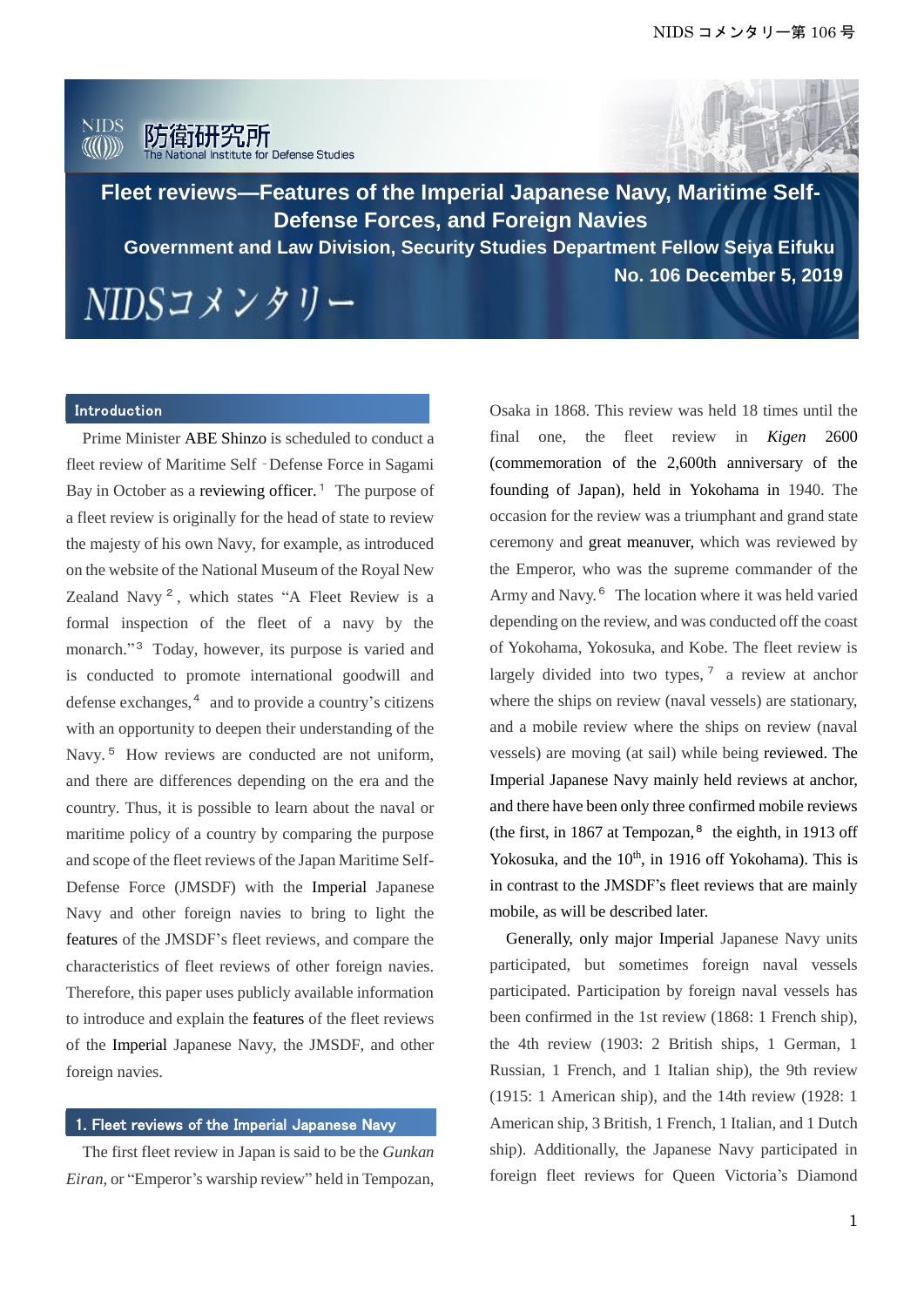Jubilee in 1897 (attended by the "Fuji"), British King Edward VII's Coronation Fleet Review in 1902 (attended by the "Kurama" and the "Takasago"), British King George V's Coronation Fleet Review in 1911 (attended by the "Sakuma" and the "Tone"), and British King George VI's Coronation Fleet Review in 1937 (attended by the "Ashigara").

In addition, Imperial Japanese Navy fleet reviews were visited by foreign military officials stationed at their embassies in Japan and were introduced to the public through news reports.

## 2. Fleet reviews of the JMSDF

The first fleet review in the JMSDF was held in 1957, with this year's review in 2019 being the  $29<sup>th</sup>$ .<sup>9</sup> As for the occasion for this year's review, SDF commemorative events up until 1951 mainly consisted of a review accompanying a commemorative ceremony, and the JMSDF was limited to sending a music corps or other troops to the review and offering public viewing of its ships. But it was so difficult to show features as maritime force by only public viewing of its ships (even when JMSDF sailors were on parade at a review)that some people began to wonder if there shouldn't be more fitting SDF events with reviews that showed off the presence and weaponry of the JMSDF.<sup>10</sup> Given the circumstances, the "Self-Defense Forces Memorial Event Implementation Procedures" were established in 1957, and these implementation procedures stipulated the holding of fleet reviews as one commemorative event to boost the SDF's presence and raise the self-awareness of its members, along with deepen public perception.<sup>11</sup> Fleet reviews were initially held every year,  $12$  but due to factors such as the oil shock of 1974 and restrictions on sea areas for its conduct, it was decided that a fleet review would be held when special celebrations<sup> $13$ </sup> for the state or the Defense Agency were conducted based on the special order after 1975. However, from 1996, the fleet review was held on a rotating basis with the Ground Self-Defense Force's military review and the Air Self-Defense Force's air power review as one of the SDF

commemorative events.

As explained earlier, the fleet review is largely divided into two types, a review at anchor where the ships on review (naval vessels) are stationary, and a mobile review where the ships on review (naval vessel) are moving (at sail) while being reviewed. The former does not require the ships on review (naval vessels) to move, so it is relatively easy to make adjustments in advance, while the latter demands higher skills of the participating ships.<sup>14</sup> The 1st (1957) and 2nd (1960) JMSDF fleet reviews were held at anchorage style, <sup>15</sup> but have basically been held at mobile style since the 3rd  $(1961)$ . <sup>16</sup> The international fleet review that brings together a large number of ships from different countries is generally held at anchorage style,  $17$  and since the establishment of the JMSDF, its 1st international fleet review, the 23rd (2002) fleet review, was held as the review at anchor. The reviews were initially held in Tokyo Bay, Osaka Bay, and Hakata Bay, but has been held in Sagami Bay since the 15th review.

The number of participating ships and aircraft varies depending on the review, but after the 20th (1994), approximately 40 ships and 40 to 50 aircraft are usually involved. 17 foreign ships participated in the 23rd review, which was held as an international review, but at subsequent reviews that were not international ones, foreign ship have participated since the 27th review (2012) in which there were 3 ships, and 6 ships in the previous review, the 28th (2015). As for the upcoming fleet review, it is scheduled for foreign ships to attend it.

In addition, JMSDF ships have attended foreign fleet reviews, participating in Australia (1988), Indonesia (1995), Russia (1996), the Philippines (1998), South Korea (1998), the United States (2000), India (2001), Singapore (2017), Thailand (2017), Malaysia (2019), and China (2017).<sup>18</sup>

#### 3. Fleet reviews of foreign navies

Many countries use special occasions, such as the 100th anniversary of the founding of the Navy,  $19$  to hold fleet reviews, and there are few countries that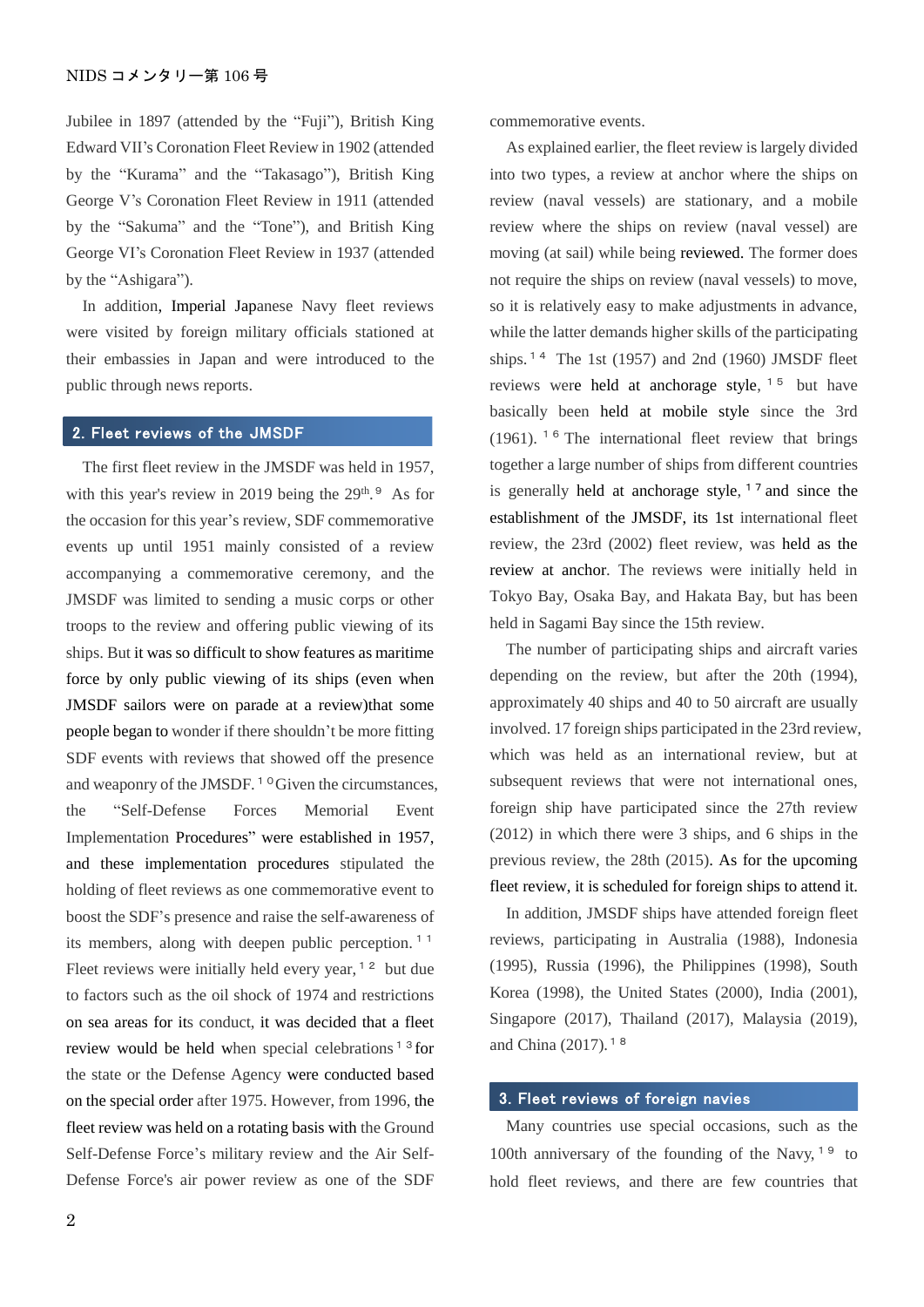conduct such reviews as regularly as Japan. Russia, Malaysia, and Indonesia are examples of countries that regularly hold reviews. In Russia's case, the last Sunday in July is Day of the Russian Navy,  $2^{\circ}$  where fleet reviews are held at the bases of each fleet, and includes naval fleets from abroad<sup>21</sup>. Malaysia holds its reviews in conjunction with the biennial Langkawi International Maritime and Aerospace Exhibition (LIMA), <sup>22</sup> and Indonesia holds its review as part of Multilateral Naval Exercise Komodo (MNEK). <sup>23</sup> Some countries, like India, conduct their fleet review as a kind of international exposition,  $2<sup>4</sup>$  where the fleet review is used to rouse the country, while China's reviews have gained the participation of many foreign ships, which make for a mobile review that requires elaborate adjustments and a high degree of skill.<sup>25</sup> Although it seems that a fleet review is an opportunity to show off a country's own naval power both domestically and internationally, there are few countries that hold reviews in this manner.

Reviewing officers are often heads of state. In the United States, Russia, and South Korea it is the president; while in China, it is the Chairman of the Central Military Commission; in the Commonwealth realm, it is the Queen; and in Australia and New Zealand, it is the governor general. <sup>26</sup> In 2010, Canada's celebration of the 100th anniversary of the Navy was held at two locations on the Atlantic and Pacific Ocean, with the Queen on the Atlantic and the governor general on the Pacific as reviewing officers.<sup>27</sup>

Most countries hold fleet reviews at anchor,<sup>28</sup> and there are few countries that actually hold large-scale, mobile fleet reviews.<sup>29</sup> This is thought to be due to the fact that many fleet reviews of foreign countries are held as international fleet reviews which have many foreign navies participating and holding a review at ancho makes it relatively easy to carry out adjustments in advance.

As for where fleet reviews are held, it seems that the sea area considered to be suitable for the review is selected in consideration of the type of review  $30$  in addition to being held at the fleet's main base or its vicinity. For example, in the United States, it is often at the mouth of the Hudson River in New York;  $31$  in China, the 2019 fleet review was held off the coast of Qingdao;<sup>32</sup> and in South Korea, the 2018 fleet review was held off Jeju Island.<sup>33</sup>

Participating forces vary from country to country, but many countries appear to have designated units that participate in fleet reviews. And it may seems that there are many cases where foreign ships participate. This is thought to be due to the fact that international fleet reviews are often planned as commemorative events.

There is no country that is not completely open to the public, and they make an effort to disseminate fleet reviews through news reports and other media such as on the internet. However, it seems that there are few countries that open their fleet reviews (including preruns) to demonstration cruises like Japan as many countries choose to hold reviews at anchor.

### Conclusion

The JMSDF fleet review is regularly held as a commemorative event of the Self-Defense Forces, and is generally held as a mobile review. This type of review may appear to be the international standard at first glance, but as mentioned, this type of fleet review is not only different from the Imperial Japanese Navy, but it is also a rare and major feature in the world. Looking at the fleet reviews of other countries, it seems that the trend is to use fleet reviews as a means of international exchange. This is not only an indication that the Navy is an organization operating in an international context, but it can also be said that the role of the Navy, particularly its role in peacetime, has diversified.

(Completed on September 17, 2019. The fleet review of JMSDF which was scheduled on October 14 in 2019 was called off, due to Typhoon No.16.)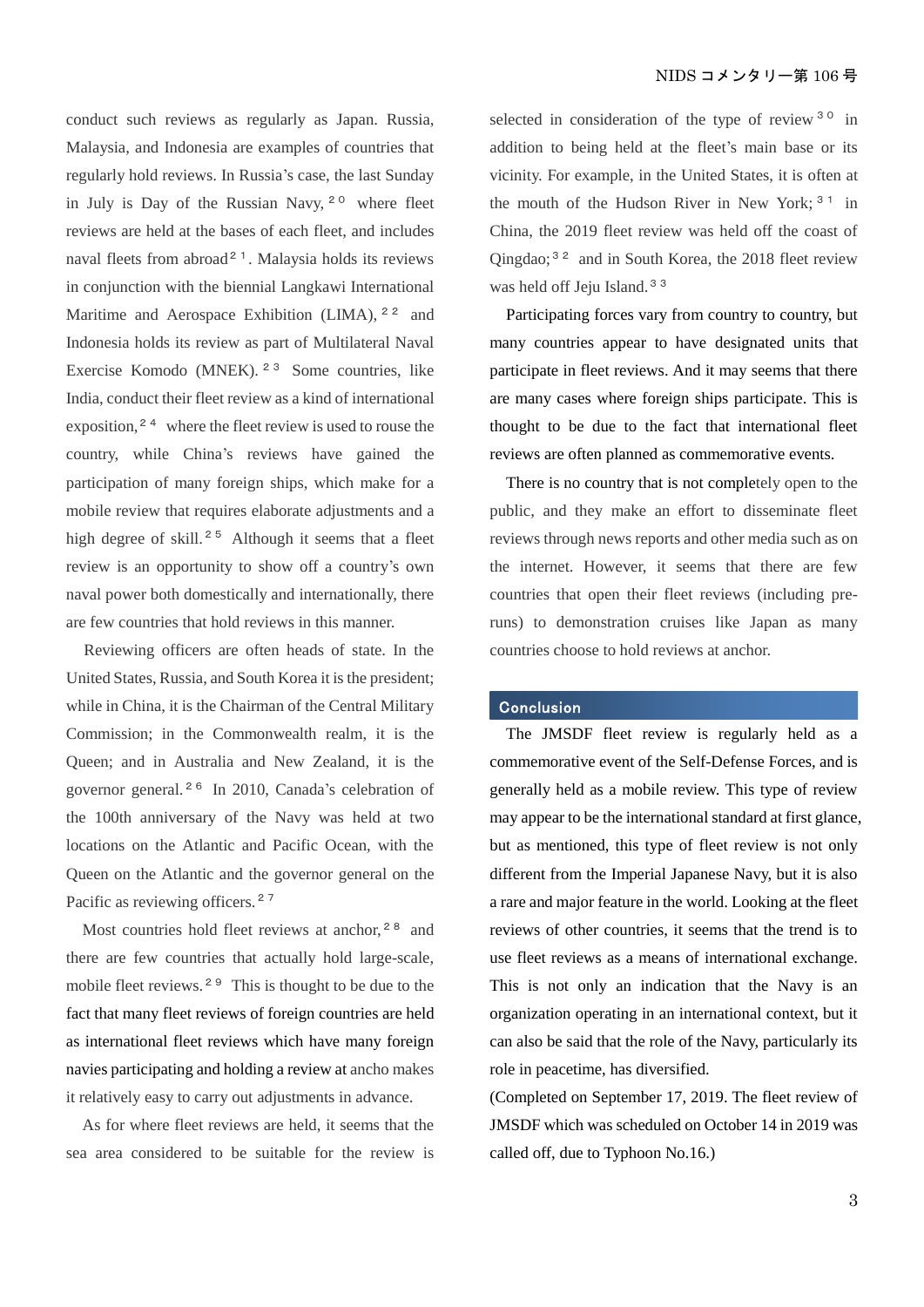$\overline{a}$ 

The surveys and information gathering necessary to write this article was supported by the efforts of staffs at

Even the 1930 edition of the "Fleet Review Guide" created by the Ministry of the Navy, introduces it as, "The fleet review is a place where a large number of ships are anchored in a certain mooring area, where the monarch or president boards a ship to review its appearance, and is a most dignified ritual resembling that of an infantry military parade." The website of the National Museum of the Royal Navy states that the first Royal Review of the fleet on record is by Henry V in 1415. National Museum of the Royal Navy, Royal Reviews of the Fleet (Information Sheet No. 062), p.1., https://www.nmrn- portsmouth.org.uk/ sites/ files/Royal%20reviews-%20of%20the%20Fleet.pdf.

<sup>4</sup> Indian Navy: International Fleet Review – 2016,

https://www.indiannavy.nic.in/content/international-fleet-review-2016-1.

<sup>5</sup> "2019 Fleet Review--What is a fleet review?" Maritime Self -Defense Forces, Ministry of Defense, 2009, https://www. https:// www. mod.go.jp/msdf/fleetreview/2019/about.html; Indian Navy, International Fleet Review - 2016 https://

www.indiannavy.nic.in/content/international-fleet-review-2016-  $\frac{1}{6}$ 

<sup>6</sup> Article 11, Constitution of the Empire of Japan.

<sup>7</sup> Defense Agency ed., *Defense of Japan* (2003), p. 240.

The Emperor watched the first fleet review held at Tempozan

in 1868 from land (Emperor's Tempozan inspection area), <sup>9</sup> "2019 Fleet Review--What is a fleet review?" Maritime Self -Defense Forces, Ministry of Defense.

<sup>10</sup> Japan Maritime Self-Defense Forces 50-year History Committee, *50 Years of the Japan Maritime Self-Defenses Force*, Japan Defense Agency Maritime Staff Office, 2003, p. 95.  $1\overline{1}$  Ibid.

<sup>12</sup> However, in FY1959, it was canceled after dispatching disaster relief forces due to a typhoon off the Ise coast, and due to stormy weather in FY1958 and FY1963.

<sup>13</sup> In 2007, the Defense Agency became the Ministry of Defense.

<sup>14</sup> Defense Agency ed., *Defense of Japan* (2003), p. 240.

<sup>15</sup> *50 Years of the Maritime Self*‐*Defense Forces*, p. 96.

 $16$  Ibid. There are records showing the 9th review (1968) was a review at anchor. On this topic, see, for example: "50 years of Ocean Protection: The wake of 50 Years of the Maritime Self-Defense Forces," JMSDF Newspaper, 2003, p. 153.

<sup>17</sup> *Defense of Japan*, p. 240.

<sup>18</sup> Ibid; Junichi Kaneko, "The First Commemorative Fleet Review of the Reiwa Era and its Origins," Ocean Newsletter, No. 457, August 20, 2019, https://

www.spf.org/opri/newsletter/457\_2.html?latest=1.

<sup>19</sup> For example, the 2013 Australian fleet review and 2010 Canadian fleet review commemorated the 100th anniversary of their respective navies, and the 2005 British fleet review commemorated the 200th anniversary of the Battle of Trafalgar. The United States held fleet reviews to commemorate Victory Day (1945), the 350th anniversary of Jamestown (the first British settlement in North America) in 1957, the 200th anniversary of independence (1976), to celebrate the completion of restoration of the Statue of Liberty (1986), and to celebrate the millennium (2000). In addition, there are cases where it is held not only as a

the Fleet Review Secretariat, Maritime Staff Office, JMSDF and researchers of the National Institute for Defense Studies.

commemorative event in its own country but also as an international commemorative event. For example, in 1969, the fleet review in the United Kingdom was held to commemorate the 20th anniversary of NATO, and in 2017, the fleet review in Thailand was held to commemorate the 50th anniversary of the founding of ASEAN.

Department of Defence, Australian Government, *Navy celebrates centenary with international review*, Annual Report 2013-14, http://www.defence.gov.au/annualreports/13-14/features/featurenavy-celebrates-centenary-with-international-review.asp;

Christian Bedford, "Centennial summer starts this week," *Look Out*, June 7,2010,

http://www.lookoutnewspaper.com/issues/55/2010-06-07-23.pdf; Ben Fenton and Thomas Harding,"Fleet lives up to England's expectations," *The Telegraph*, 29 Jun 2005,

https://www.telegraph.co.uk/news/uknews/4196643/Fleet-livesup-to-Englands-expectations.

Html; David Valdez, "International Naval Review 2000," *UPI*, 4 July,2000,<https://www.upi.com/>

News\_Photos/view/upi/1f3152efbb2edd2425cc1cd8c2a4752f/Int ernational-Naval-Review-2000/;

[http://www.axfordsabode.org.uk/pdf-docs/colour69.pdf;](http://www.axfordsabode.org.uk/pdf-docs/colour69.pdf) National Museum of the Royal Navy, *Royal Reviews of the Fleet* (Information Sheet No. 062), p.1; National News Bureau of Thailand (ASEAN Information Center), *Thailand ready to host ASEAN International Fleet Review 2017,* 9 November 2017, http://www.aseanthai.net/english/ewt\_news.php?nid=2104&filen ame=index2017.

<sup>20</sup> Order No. 549 of the President of the Russian Federation dated May 31, 2006. Указ Президента РФ от 31 мая 2006г, № 549 (ред. от 21 мая 2017г.), «Об установлении

профессиональных праздников и памятных дней в Вооруженных Силах Российской Федерации», Собрание законодательства Российской Федерации, от 05 июня 2006г., № 23, ст. 2455.

<sup>21</sup> "Red Star," July 29, 2019 (digital edition). Красная звезда от 29 июля 2019г., № 82.

<sup>22</sup> Prime Minister's Office of Malaysia, *Fleet Review on Warships at LIMA*'19, March 27, 2019,

https://www.pmo.gov.my/2019/03/fleet-review-on-warships-atlima-19/.The Langkawi International Maritime and Aerospace Exhibition was held for the first time in 1991, but it is unclear if the fleet review was held from the beginning. An international fleet review was held in 2015 and 2017.

<sup>23</sup> Indonesia held its first fleet review during the 2nd MNEK in 2016, and the most recent review was held at the 3rd MNEK in 2018. Cabinet Secretariat of the Republic of Indonesia, *President Jokowi Opens 2016 International Fleet Review*, 12 April 2016, https://setkab.go.id/en/president-jokowi-opens-2016-

international-fleet-review/; Komando Armada II, *Parade Sailing Pass Resmi Menutup MNEK 2018*, 10 Mei 2018,

https://koarmada2.tnial.mil.id/2018/05/10/parade-sailing-passresmi-menutup-mnek-2018/.

<sup>24</sup> Indian Navy, *International Fleet Review – 2016,* https:// www. ndiannavy.nic.in/content/international-fleet-review-2016-1. <sup>25</sup> CGTN, *President Xi reviews multinational fleet in E China's port city*[, https://www.youtube.](https://www.youtube/)com/watch?v=DQMDgfnTWpI.

<sup>26</sup> Department of Defense, Australian Government, Navy cerebrates centenary with international review, http://www.defence.gov.au/annualreports/13-14/features/feature-

navy-celebrates-centenary-with-international-review.aspRoyal New Zealand Navy, "Programme of the INR," *Navy Today*,

<sup>&</sup>lt;sup>1</sup> 2019 Fleet review Daily Schedule, Maritime Self - Defense Forces, Ministry of Defense, 2009,

https://www.mod.go.jp/msdf/fleetreview/2019/schedule.html <sup>2</sup> National museum of the Royal New Zealand Navy, *Origins of Fleet Reviews*, http://navymuseum.co.nz/origins-of-fleet-reviewsand-man-and-cheer-ship/.